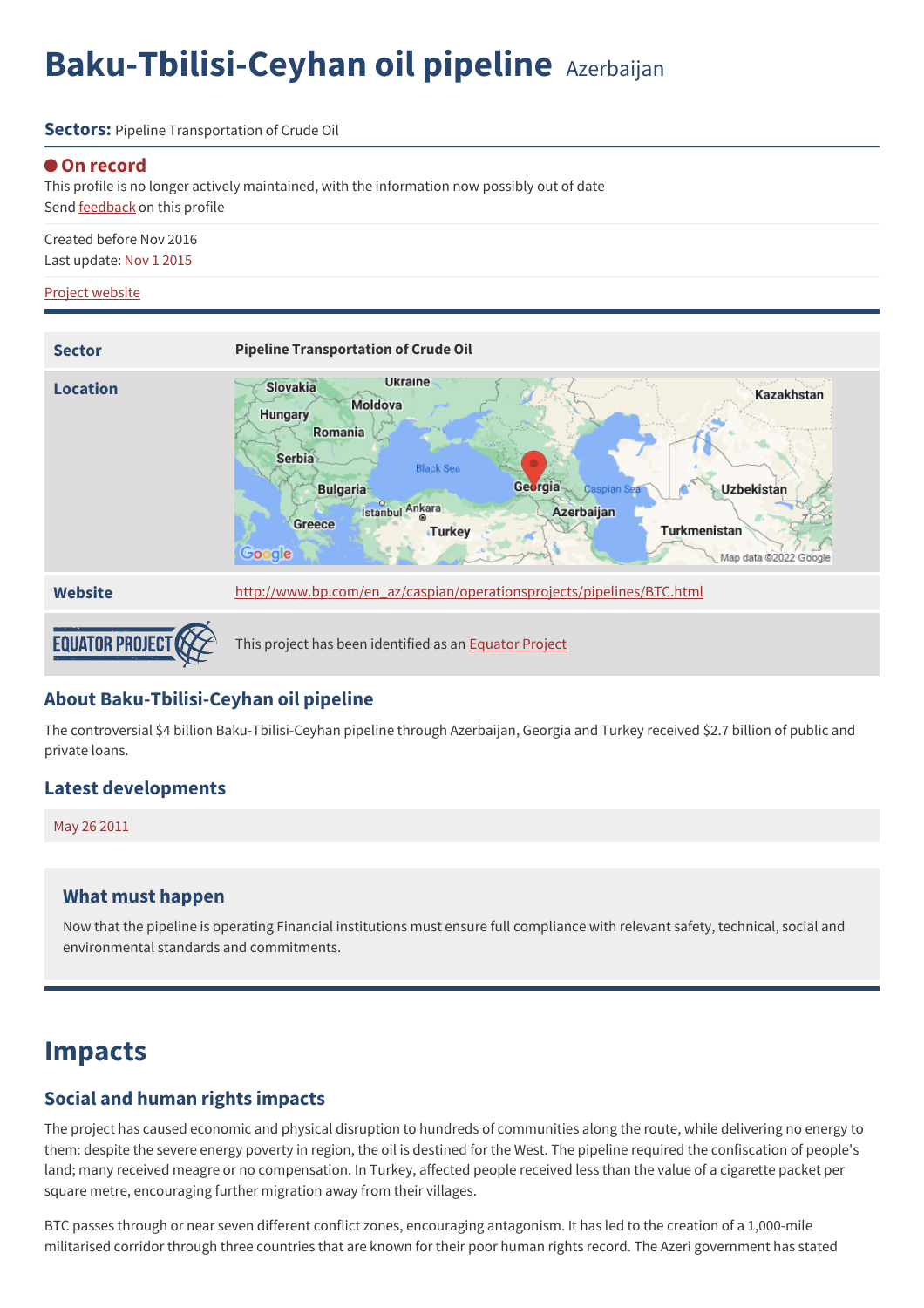publically that it will use BTC-revenues to build up its army to threaten Armenia. Agreements signed between BP and the three host governments have been described as 'colonial', as they bypass social, environmental and other domestic legislation, giving effective sovereignty to BP and its partners.

#### **Environmental and climate impacts**

In Georgia, the pipeline passes through the pristine Borjomi Nature Reserve, Georgia's foremost natural resource and site of Borjomi mineral water springs, an important export product. Watersheds are threatened and local water sources were already polluted during construction. BTC passes through a region of northern Turkey which suffers from severe seismicity, where earthquakes have been known to level whole cities. Up to three supertankers per day will leave the port of Ceyhan in Turkey, threatening the viability of fishing in the area. Once in full production, BTC will transport one million barrels of oil a day. When burnt, this will produce 160 million tonnes of Carbon Dioxide (CO2) each year. This is equal to the pollution from every power station in the UK (163 million tonnes CO2).

#### **Other impacts**

#### **Failed Construction Standards**

Whistleblowers working on the Turkish section raised serious concerns regarding inordinate cost-cutting and a lack of safety standards. In some cases, necessary seismic experts were not hired, in order to reduce costs further. The anti-erosion coating used in Georgia and Azerbaijan was shown to be faulty and wholly unsuitable for such a pipeline. BP's ignored its own consultants who warned that that it would lead to major leaks. Application of the coating continued, despite an internal report for BP showing 25% failure rates in Georgia.

### **Governance**

#### **Applicable norms and standards**

**Equator [Principles](http://www.equator-principles.com)**

### **Updates**

#### May 26 2011

The BTC pipeline is operational since the summer of 2006. In the autumn of 2008 the operation of the pipeline was disrupted several times because of sabotage and war threat. The financial institutions involved in the project have committed themselves to monitor the impacts of the pipeline for the upcoming years.

In February 2011, the UK government [ruled](http://www.bis.gov.uk/assets/biscore/business-sectors/docs/r/11-766-revised-final-statement-ncp-btc.pdf) that the BP-led consortium was breaking international rules governing the human rights responsibilities of multinational companies in its operations on the controversial Baku-Tbilisi-Ceyhan oil pipeline. The ruling follows the [Complaint](http://www.thecornerhouse.org.uk/sites/thecornerhouse.org.uk/files/BTC%20Complaint%2029.4.03.pdf) lodged under the OECD Guidelines for Multinational Enterprises by six groups in April 2003. Environment and human rights groups, which had filed an official complaint against BP eight years ago, say the ruling puts the oil multinational in breach of its loan agreements.

## **Financiers**

| <b>Banks</b>                      |               |                  |
|-----------------------------------|---------------|------------------|
| <b>BNP Paribas</b> France profile |               | Details $\nabla$ |
| Debt - project finance            | February 2004 |                  |
| <b>Citi</b> United States profile |               | Details $\nabla$ |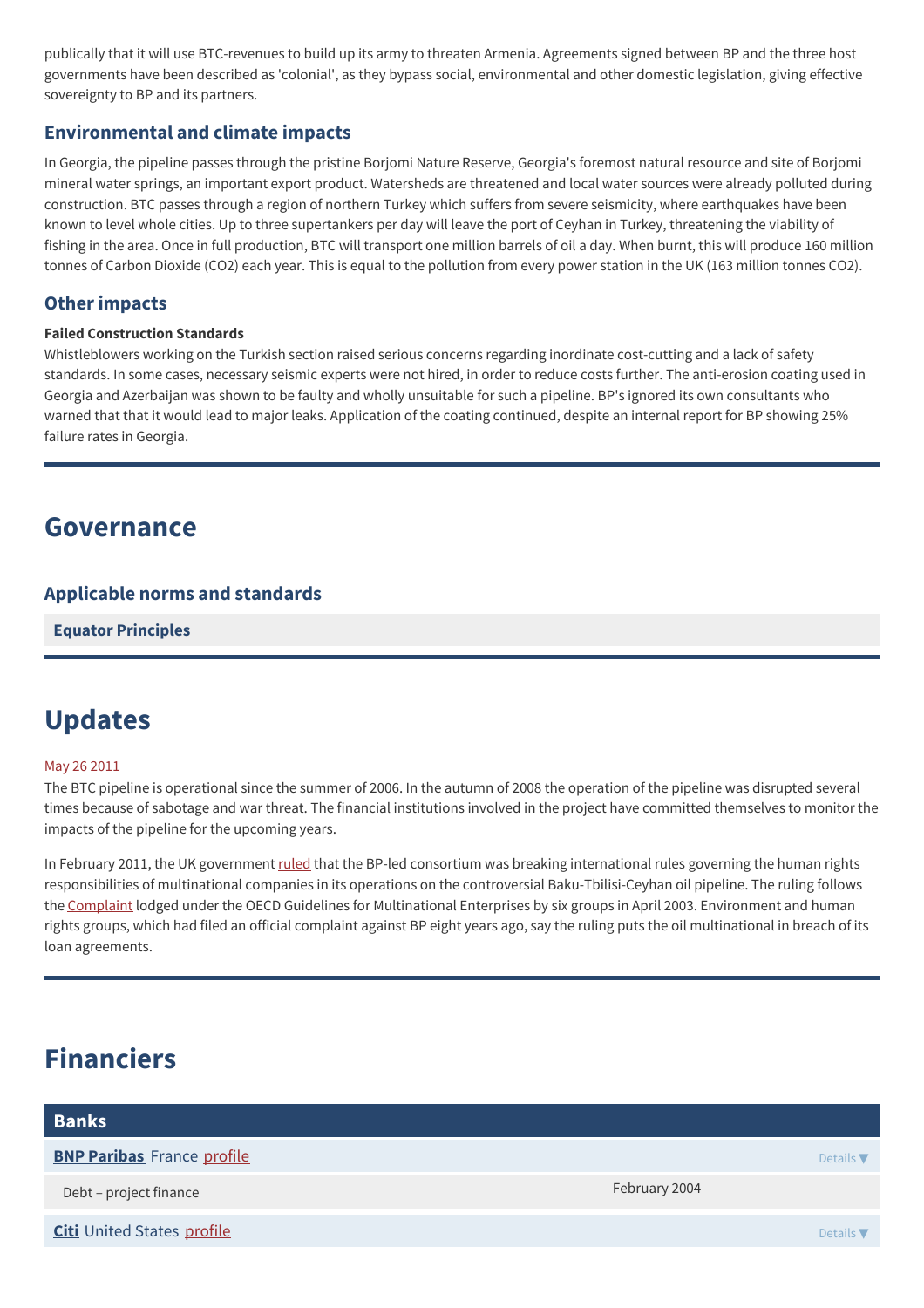| Debt - project finance                                      | February 2004 |                              |
|-------------------------------------------------------------|---------------|------------------------------|
| <b>Crédit Agricole</b> France profile                       |               | Details $\blacktriangledown$ |
| Debt - project finance                                      | February 2004 |                              |
| Dexia Group France profile                                  |               | Details $\blacktriangledown$ |
| Debt - project finance                                      | February 2004 |                              |
| <b>ING</b> Netherlands profile                              |               | Details $\blacktriangledown$ |
| Debt - project finance                                      | February 2004 |                              |
| <b>Intesa Sanpaolo Italy profile</b>                        |               | Details $\blacktriangledown$ |
| Debt - project finance                                      | February 2004 |                              |
| <b>KBC</b> Belgium profile                                  |               | Details $\blacktriangledown$ |
| Debt - project finance                                      | February 2004 |                              |
| Mizuho Japan profile                                        |               | Details $\blacktriangledown$ |
| Debt - project finance                                      | February 2004 |                              |
| <b>NatWest</b> United Kingdom profile                       |               | Details $\blacktriangledown$ |
| Debt - project finance                                      | February 2004 |                              |
| Debt - project finance<br>inherited from take over ABN Amro | February 2004 |                              |
| <b>Natixis</b> France profile                               |               | Details $\blacktriangledown$ |
| Debt - project finance                                      | February 2004 |                              |
| Société Générale France profile                             |               | Details $\nabla$             |
| Debt - project finance                                      | February 2004 |                              |
| <b>UniCredit Group Italy profile</b>                        |               | Details $\blacktriangledown$ |
| Debt - project finance<br>by its subsidiary HVB             | February 2004 |                              |
| <b>WestLB AG</b> Germany profile                            |               | Details $\nabla$             |
| Debt - project finance                                      | February 2004 |                              |
| <b>Export credit agencies</b>                               |               |                              |
| <b>COFACE (second entry - do not use!)</b>                  |               | Details $\nabla$             |
| Uncategorised                                               |               |                              |
| <b>Euler Hermes Kreditversicherungs-AG (Hermes)</b>         |               | Details $\nabla$             |

Uncategorised

**Export Credit Guarantee [Department](http:) (ECGD)** Details ▼